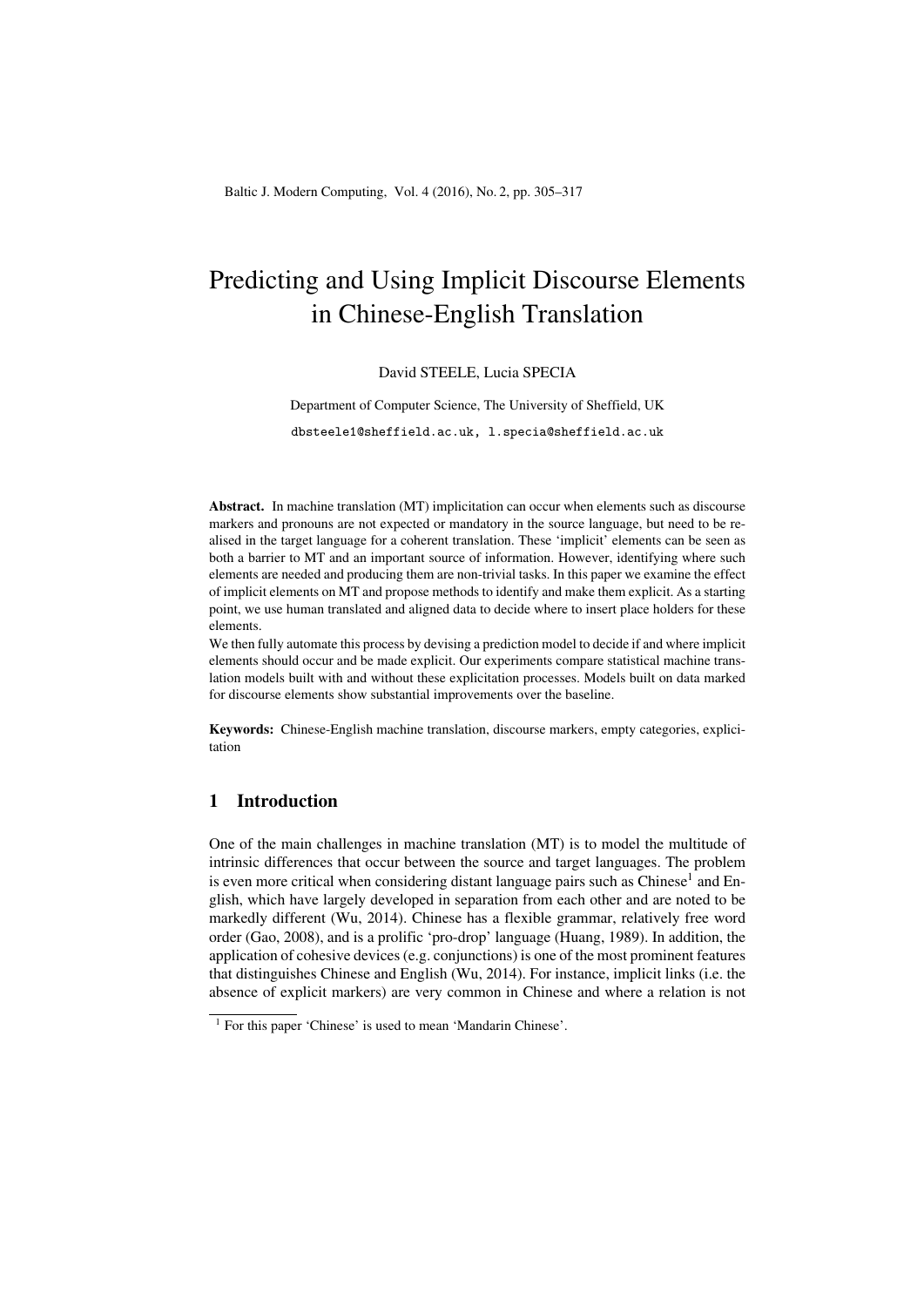made explicit it can be inferred from context. However, in MT producing the correct explicit information on the target language when it is not required on the source language poses a significant barrier that often leads to poor quality automated translations.

Examples 1 and 2 (Steele and Specia, 2014) highlight this issue and show that during the translation process<sup>2</sup>, even for relatively simple sentences, when elements are not required in the source, but need to be realised in the target then problems can and do occur.

#### Ex(1) 他因为病了,没来上课。

Because he was sick, he didn't come to class. (Human Translation) He is ill, absent. (MT)

In the second clause of the Chinese sentence the pronoun 'he' (他) is inferred from the 'he' (他) in the first clause. In addition 'so/therefore' (所以), which commonly cooccurs with 'because'(因为) in the '因为... 所以...' construct, is optional (in this case) and also omitted. Consequently the translation system performs quite poorly.

Example 2 is a modified version of Example 1, with an extra 'so'( $\mathfrak{h}(\mathbb{R})$ ) and 'he' (他) manually inserted into the second clause of the Chinese sentence.

#### Ex(2) 他因为病了, 所以他没来上课。

Because he was sick, (so) he didn't come to class. (Human Translation) Because he was ill, so he did not come to class. (MT)

Grammatically these extra inserted characters are not required in the Chinese , but inserting them has enabled the MT system to produce a better translation. This suggests that recovering such elements can help to produce a smoother translation, although this in turn may still need to be further refined.

In this paper, we examine some of the effects that implicit elements have on MT. We also implement methods for recovering some of the inferred information by inserting explicit place holder tokens into the source data to help inform the automatic alignment and decoding processes. We create an initial benchmark using human translations and oracle alignments (correct word alignments provided by human experts), which we then try to automate using a classifier to predict if and where to insert place holder tokens.

Our primary results show a significant improvement over the baseline models with no place holders for discourse elements (+1 in BLEU) and are close to those obtained with annotations derived from manually produced translations and alignments.

The remainder of this paper is organised as follows: In Section 2 we examine related work. Section 3 explains in detail how we built our benchmark corpus based on datasets translated and word-aligned by humans. Section 4 details our methods used for finding implicit elements and inserting place holder tokens into our data. We also discuss our initial work on building a prediction model. Our experiments, set-up and results are outlined and discussed in Section 5. Finally, Section 6 presents our conclusions and potential directions for future work.

<sup>2</sup> The 'MT' here is produced by Google Translate: https://translate.google.co.uk/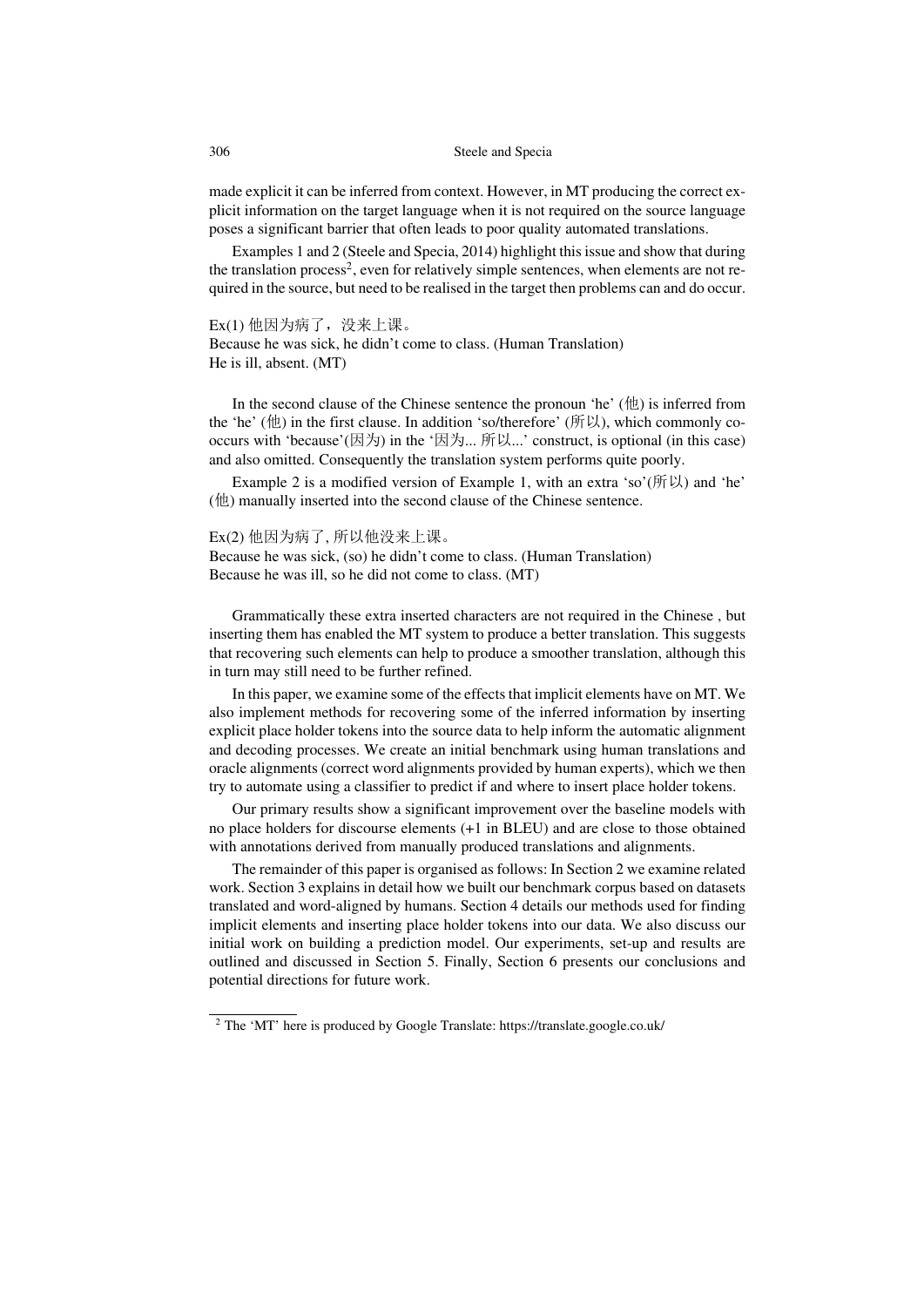## 2 Related work

In this section we outline some approaches that have been used to deal with the topics of implicitation, explicitation, and empty categories in the context of MT. These are topics that have generated increasing interest for a number of languages in recent years.

In order to contend with the type of language phenomena highlighted in Examples 1 and 2, special empty category tokens have been used in the Penn Treebank (Bies et al., 1995) and its extension, the Chinese Treebank (Xue and Xia, 2000). An empty category is an element that does not have a mapping to a surface word in a parse tree. Essentially, when translating such elements into the target, where they are explicitly required, it is problematic because the implicit information has to be retained, recovered, and realised from what otherwise appears to be non-existent components in the source.

In Meyer and Webber (2013) implicitation of DMs in MT is explored through a detailed corpus analysis. The work highlights how DMs in the source text are not always translated to comparable words in the target language. Disparities in how often this phenomenon occurs in human translated texts (18%) for English, French, and German as opposed to machine translated ones (8%) are observed and the work aims to more widely capture the natural implicitation of DMs in statistical MT (SMT).

More specifically to Chinese, Chung and Gildea (2010) examine the effects that empty categories have on MT with a specific focus on dropped pronouns (little \*pro\*) and control constructions (big  $*PRO*$ ). The work shows that building machine translation systems with explicitly inserted empty elements, either manually or automatically, in the training data improves the overall translation quality. They use and compare three different approaches to recover empty or null elements: pattern matching; parsing; and prediction models. Of the three, the prediction model performed the best. However, they acknowledge that there is a lot of room for improvement in order to better recover empty categories.

In Yang and Xue (2010) the term 'chasing the ghost' is used to signify the hunt for empty categories. Identification of empty categories is turned into a tagging task. Essentially, each word in a sentence is given a tag indicating whether or not it follows an empty category. A maximum entropy model is employed for the prediction of the tags. No distinctions are made between the types of tags that are identified. The results show a 63% accuracy rate in recovering empty tags when an automatic parser is used as input.

Luo and Zhao (2011) also try to predict where empty categories may appear in Chinese sentences by using a statistical tree annotator supplemented with additional information. They apply the annotator to a few distinct tasks including: predicting function tags and predicting null elements. The results show favourable comparisons with previously published results using the same data. However, the results for predicting function tags and empty elements in the Chinese were obtained using human annotated data rather than automatically generated data. In addition, some of the empty categories are placed into a single position in the tree, which prevents them from being uniquely recoverable.

Instead of 'chasing the ghost' Xiang et al. (2013) outline work that 'enlists the ghost'. They use a maximum entropy model with additional syntactic features to recover empty categories and then incorporate them into a Chinese-English MT task. The results show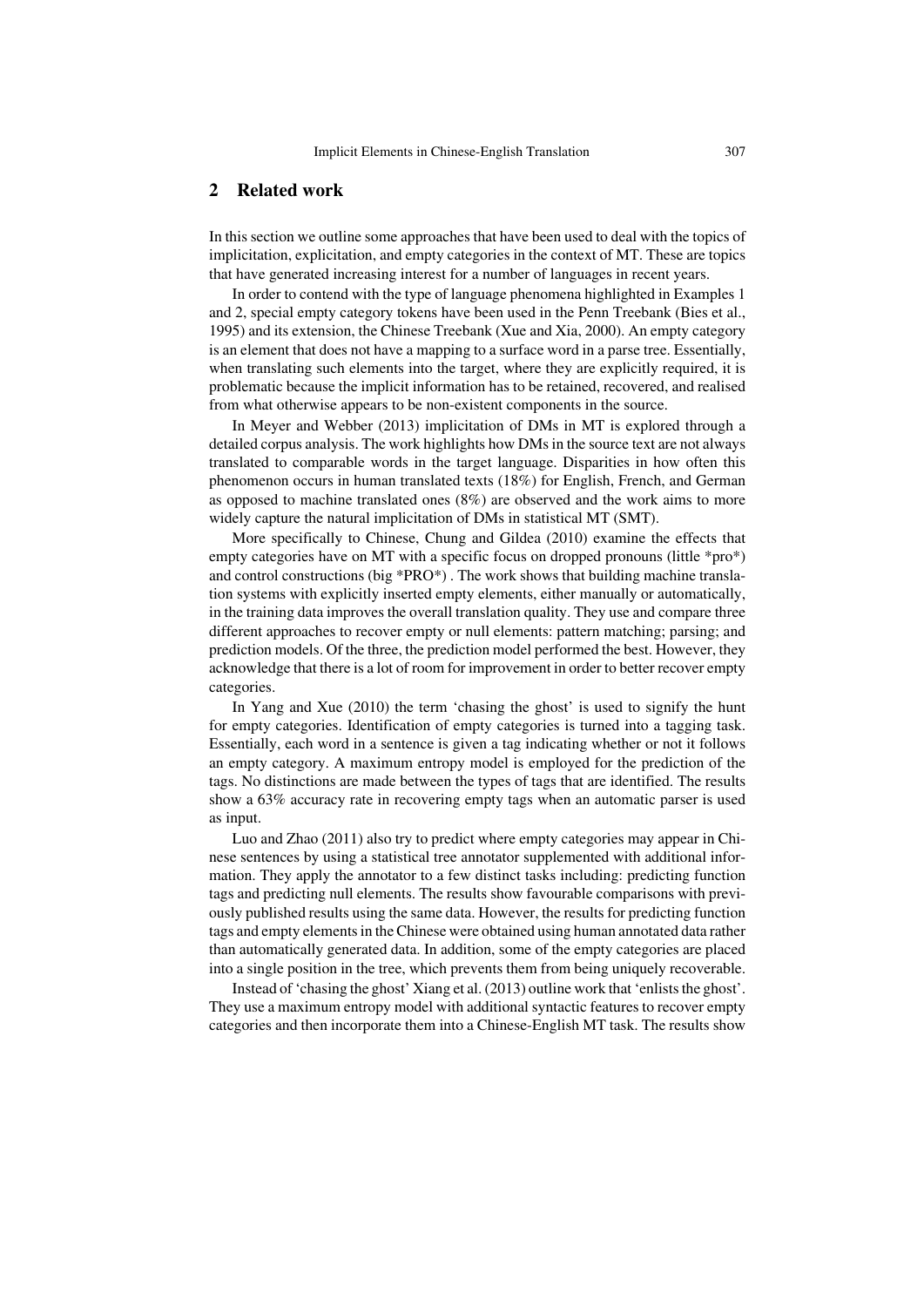that the recovered empty elements contribute to improvements in both word alignment tasks and the overall quality of their MT system output.

More recently, Steele and Specia (2014) discuss divergences in the usage of DMs for Chinese and English. They illustrate how DMs are vital contextual links, and through a detailed corpus analysis highlight significant divergences in their usage. The findings show how contextual omissions (implicit data) cause problems for MT systems and often lead to incoherent automatic translations.

Steele (2015), builds upon this work with a focus on word alignments for four specific elements: 'if', 'then','because','but'. Automatic alignments are used to ascertain the occurrence of implicit markers, which is found to be quite significant. Experiments show that when artificial tokens are inserted into the data, as a proxy for these markers, and the MT systems are rebuilt, there is a significant improvement over the baseline. However, to achieve the improvement the insertions of the markers were carried out using reference data.

Clearly there is some overlap between the terms 'empty categories' and 'implicit elements', but for this paper we use the latter to refer to, amongst other things, those elements with no corresponding word alignments. Our work detailed in this paper is more general as compared to previous work: is not restricted to big or little \*pro\* categories, and does not rely on treebank annotations, nor on parsing.

# 3 A benchmark corpus

Here we describe the pre-processing of a benchmark corpus using human translated and aligned data, which we then use to build and evaluate approaches to make discourse elements explicit.

## 3.1 The data

The data used to build our benchmark corpus came from sections of the Gale Project provided by the Linguistic Data Consortium  $(LOC)^3$  catalogue<sup>4</sup>. Each section consists of manually translated sentences from news and web broadcasts and contains oracle (i.e. produced by expert linguists) word alignments, as well as additional annotations signalling items such as non translated elements and other metadata.

Our final corpus is made up of a total of 43693 usable parallel aligned sentences<sup>5</sup> consisting of approximately 1.23M English words and 955K Chinese words:

- GALE Chinese-English Word Alignment and Tagging Broadcast Training Parts 1-4. Total =  $19621$  usable sentences.
- GALE Chinese-English Word Alignment and Tagging Training Newswire and Web Parts 1-4. Total = 17966 usable sentences.
- GALE Chinese-English Parallel Aligned Treebank Training. Total = 6106 usable sentences.

<sup>4</sup> LDC2012T16, LDC2012T20, LDC2012T24, LDC2013T05, LDC2013T23, LDC2014T25, LDC2015T04, LDC2015T18, LDC2015T06

<sup>3</sup> https://catalog.ldc.upenn.edu/

<sup>&</sup>lt;sup>5</sup> Some sentences had no alignments and so were unusable and consequently removed.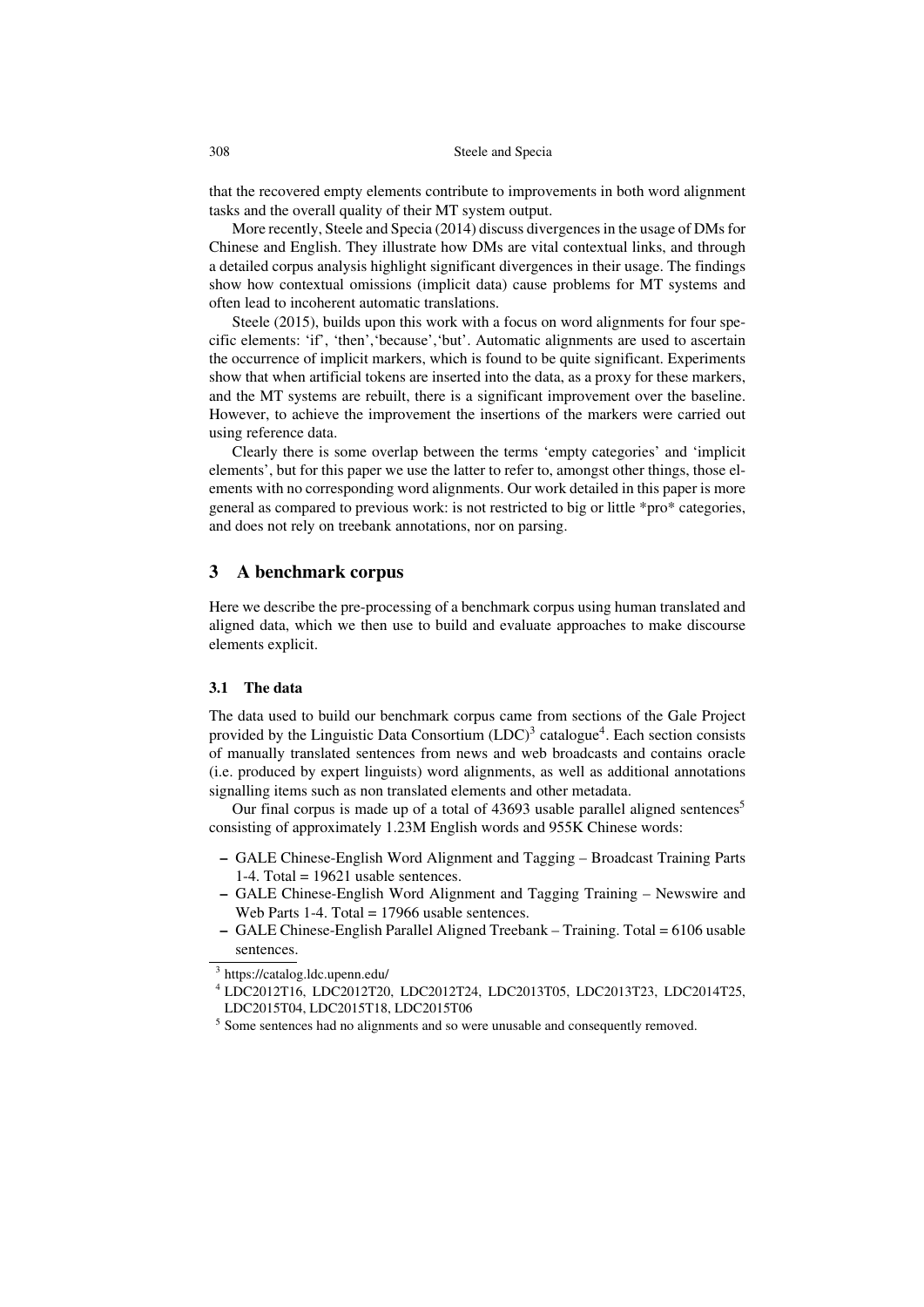#### 3.2 Building the sentences

Example 3 shows a typical sentence in its original format. The Chinese is character segmented and the English is space delimited. The word alignments reflect the positions (indexes starting with 1) of source and target and contain additional annotations.

 $Ex(3)$ (Sp1) 从 那 时 开 始 这 里 就 成 了 香 港 的 一 个 禁 区 。 <Sp1> Since then , this area has become a prohibited zone in Hong Kong . 19-15(FUN) 17-10(SEM) 7,8-5[DET],6(GIS) 9[COO]-(NTR) 12,13-13,14(SEM) 18-11(SEM) 14[DEP]-12(PDE) 2,5,6-2(FUN) 3,4-3(SEM) 10,11[TEN]-7[TEN],8(GIS) 15,16[MEA]-9(GIF) -4[COO](NTR) -1[MET](MTA) 1[MET]-(MTA)

The separate parts are combined to create a parallel aligned sentence for each line of our corpus. The Chinese segments were segmented into their more common forms typically found in Chinese dictionaries. For instance, '这 里', becomes '这里' ('this area' - in the case of this sentence). This step was performed using the Stanford Chinese Segmenter (Chang, et al., 2008; Chang, et al., 2009; Tseng,et al., 2005). The word alignments were then adjusted to accommodate the changes.

The final stage of the process involves removing the meta-data/additional annotations and zero indexing the word alignments (to match other common word alignment formats). Multiple alignments are split into separate alignment points and then reordered to improve readability. Example 4 is the final version of Example 3 and shows the typical format of the sentences in our corpus.

#### $Ex(4)$

从 那时 开始 这里 就 成 了 香港 的 一 个 禁区 。||| since then , this area has become a prohibited zone in hong kong . ||| 0-0 1-1 2-0 3-3 3-4 5-5 5-6 6-5 6-6 7-11 7-12 8-10 9-7 10-7 11-8 11-9 12-13

## 4 Explicitation methods

In this section we first outline the process of recovering the implicit information and inserting tokens into our corpus using a heuristic method based on word alignment information. The main goal of such a method is to produce training data for a fully automated method. We then outline our initial fully automated method to predict implicit elements in the data without resorting to word alignment information.

#### 4.1 A heuristic method to recover implicit elements

Here we outline the method of using data from a parallel corpus to identify and target the missing elements. This method relies on word alignments (oracle or automated) to gain knowledge of where the unaligned elements occur in the corpus. This method is suitable for building training corpora, for gaining insight on where implicitation may occur in the data, and for demonstrating the potential impact of making implicit information explicit.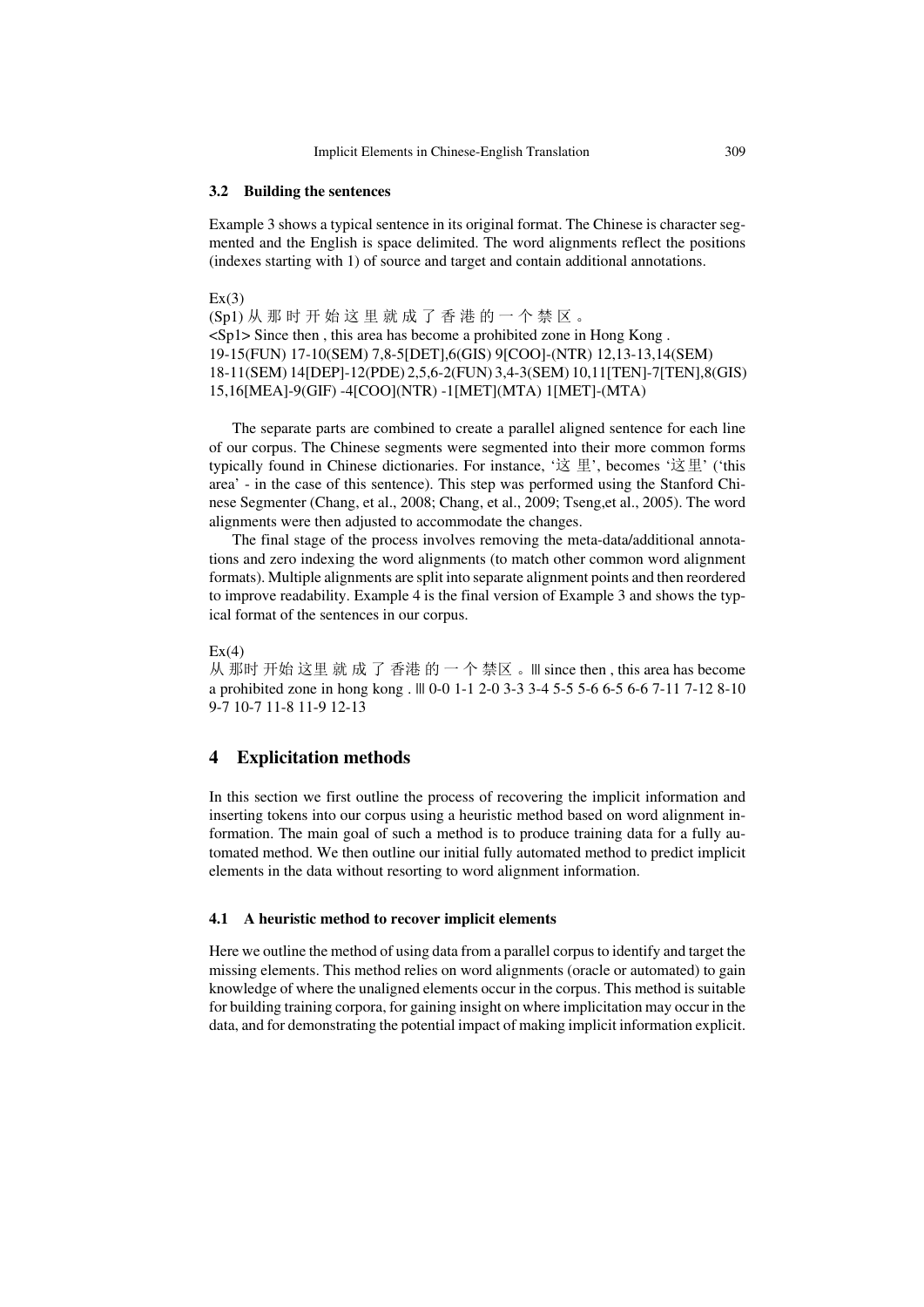However, it cannot be used in practice at decoding time, as translations for the test set (and thus word alignment information) will not be available (they will need to be generated).

To mark implicit elements, we first POS tag $<sup>6</sup>$  the corpus. In this process sentence a)</sup> is transformed into sentence b), for example.

a) 自然 资源 相对 缺乏, ||| natural resources are relatively scarce . ||| 0-0 1-1 2-3 3-4 4-5

b) \_ 自然 #NN \_ 资源 #NN \_ 相对 #AD \_ 缺乏 #VV \_, #PU ||| natural\_JJ resources\_NNS are\_VBP relatively\_RB scarce\_JJ .\_. ||| 0-0 1-1 2-3 3-4 4-5

The next step retrieves the positions of all the words on the English side that have no corresponding alignment on the Chinese side. In the case of sentence a) the word 'are' with index position 2 has not been aligned to any Chinese counterpart. This element is then tagged in one of a number of ways:

- i) are  $VBP<sup>7</sup>$  (both the word and its POS type)
- ii) \_VBP (a more general POS category token)
- iii)  $\langle$  <are > (just the word)
- iv) <TOK> (a hold all general place holder token)

Once the element is tagged it is inserted into the Chinese segment. In order to do this, each side of the element is examined to find the nearest aligned English neighbour. The tagged element is then placed, as a token, next to the Chinese counterpart of said neighbour. If both neighbours are equally close, the left neighbour is given preference.

In this case 'resources' (position 1) and 'relatively' (position 3) are aligned to '资 源' (resources) and '相对' (relatively), respectively, on the Chinese side. The token is hence inserted immediately after the alignment point for its left neighbour ('资源', resources). Everything to the right of the insertion then moves over. Sentence c) shows the final result after the insertion of the token using the markup in i):

c) 自然 资源 are\_VBP 相对 缺乏, ||| natural resources are relatively scarce .

A quick check, done in the same way as Examples 1 and 2 (Section 1), showed that inserting the word 'are' (with the POS tag removed) into the sentence improves the automated translation<sup>8</sup> (Example 5 is the original, and Example 6 is the modified sentence).

Ex(5) 自然资源相对缺乏,

<sup>&</sup>lt;sup>6</sup> For all POS tagging tasks (Chinese and English) we use the Stanford Log-Linear Part-Of-Speech Tagger (Toutanova et al., 2003).

 $7$  \_VBP = Verb, non-3rd person singular present.

<sup>8</sup> Google Translate (https://translate.google.co.uk/)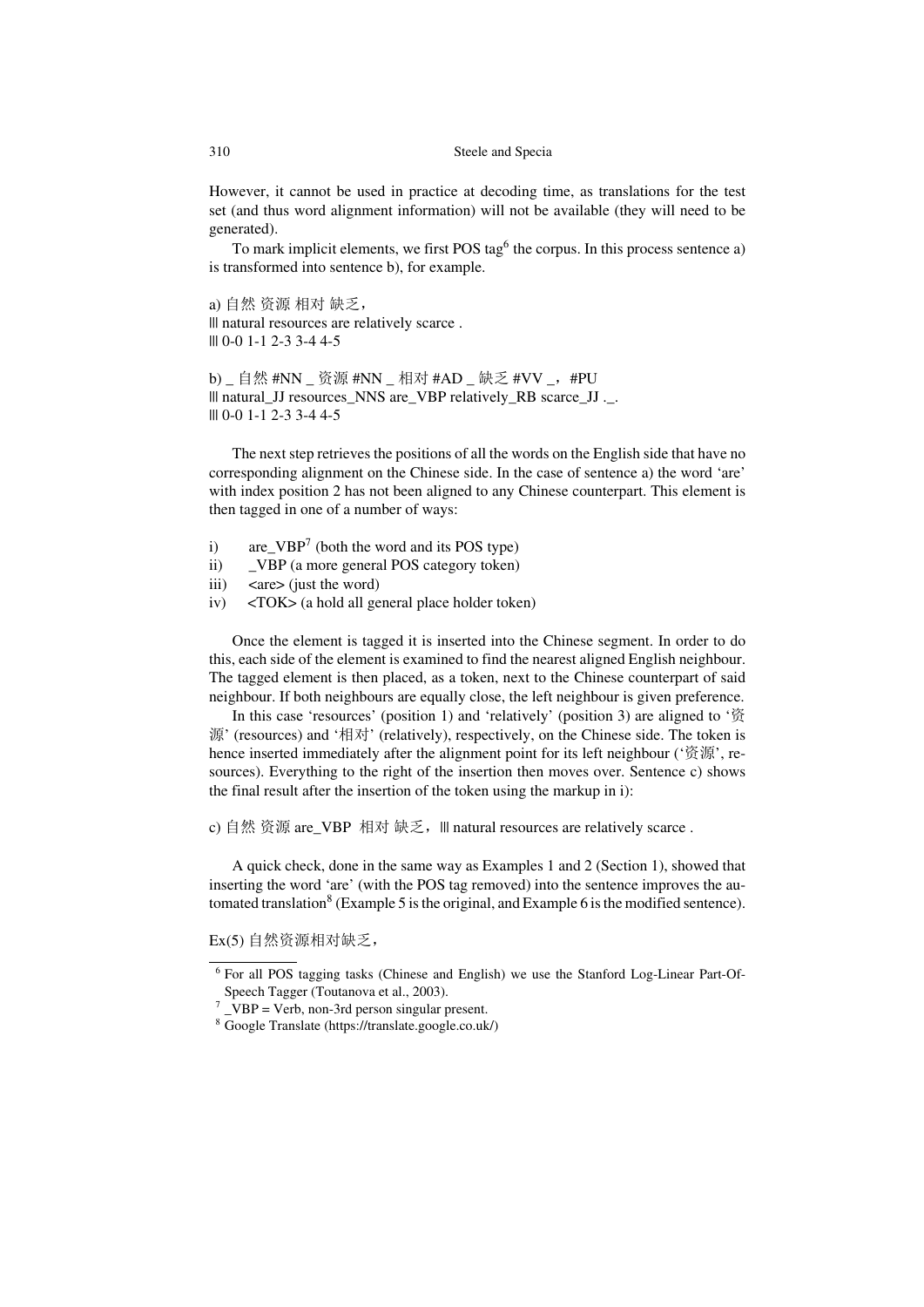natural resources are relatively scarce . (Human Translation) Relative lack of natural resources, (MT)

Ex(6) 自然资源 are 相对缺乏, (token replaced with the relevant word) natural resources are relatively scarce . (Human Translation) Natural resources are relatively scarce, (MT)

Choosing insertions Depending on test criteria there are a number of options to consider when making the insertions. Firstly, a choice has to be made as to what POS types to make insertions for (hence the POS tagging step). We can choose to make insertions for every element with no alignment or we can, for example, exclude certain elements, such as punctuation.

For this paper we chose to include a specific subset of elements based on the discussion in Section 1. Table 1 shows a representative list of the POS tagged elements, with their corresponding Penn Treebank descriptions, and POS category frequency counts, that we used in our experiments (Section 5). The first three rows relate to our primary focus on DMs and pronouns, whereas the final row includes two elements that are often linked with the pronouns (e.g. 'it's' in Ex 7, Section 5.3). The final decision on which elements to include was made based upon frequency counts.

Table 1. The words and POS elements used in our experiments (Section 5).

| POS description                                    | $\vert$ Word coupled with POS tag             | Frequency |
|----------------------------------------------------|-----------------------------------------------|-----------|
| $Coordinating\ conjunctions$ and CC, or CC, but CC |                                               | 13373     |
| Personal pronouns                                  | it_PRP, you_PRP, they_PRP, he_PRP, she_PRP    | 9672      |
| $Subordinating$ conjunction   if IN, because IN    |                                               | 1037      |
| Verb singular present                              | 's_VBZ (3rd person), are_VBP (non-3rd person) | 915, 1711 |

With different corpora and languages it may be necessary to experiment with the number and type of tags to include. Some tags may be aligned more often in one language, but less often in another. In addition, the method or software used to process the word alignments may also give different results. For our training split of the dataset, using the oracle word alignments, 'and\_CC' was inserted 12350 times across 41693 sentences, whilst 'or\_CC' was only inserted 554 times. Insertions were made for the POS groups in Table 1 in over 26000 of the sentences.

Thus far, the focus has been on insertions being made using oracle word alignments. However, we also experimented with automated word alignments, where we created an equivalent corpus using the same insertion rules, but with inserts made based on alignments extracted by Fast-Align (Dyer et al., 2013). Counts for insertions made on the same corpus, but using Fast-Align alignments, vary considerably. For example, 'and\_CC' has 5015 insertions (previously 12350) whilst 'or\_CC' has 95 (previously 554). Table 2 shows the difference in frequency of insertions made for 'and\_CC', 'or\_CC', and 'the\_DT' using the oracle alignments and automated alignments, respectively.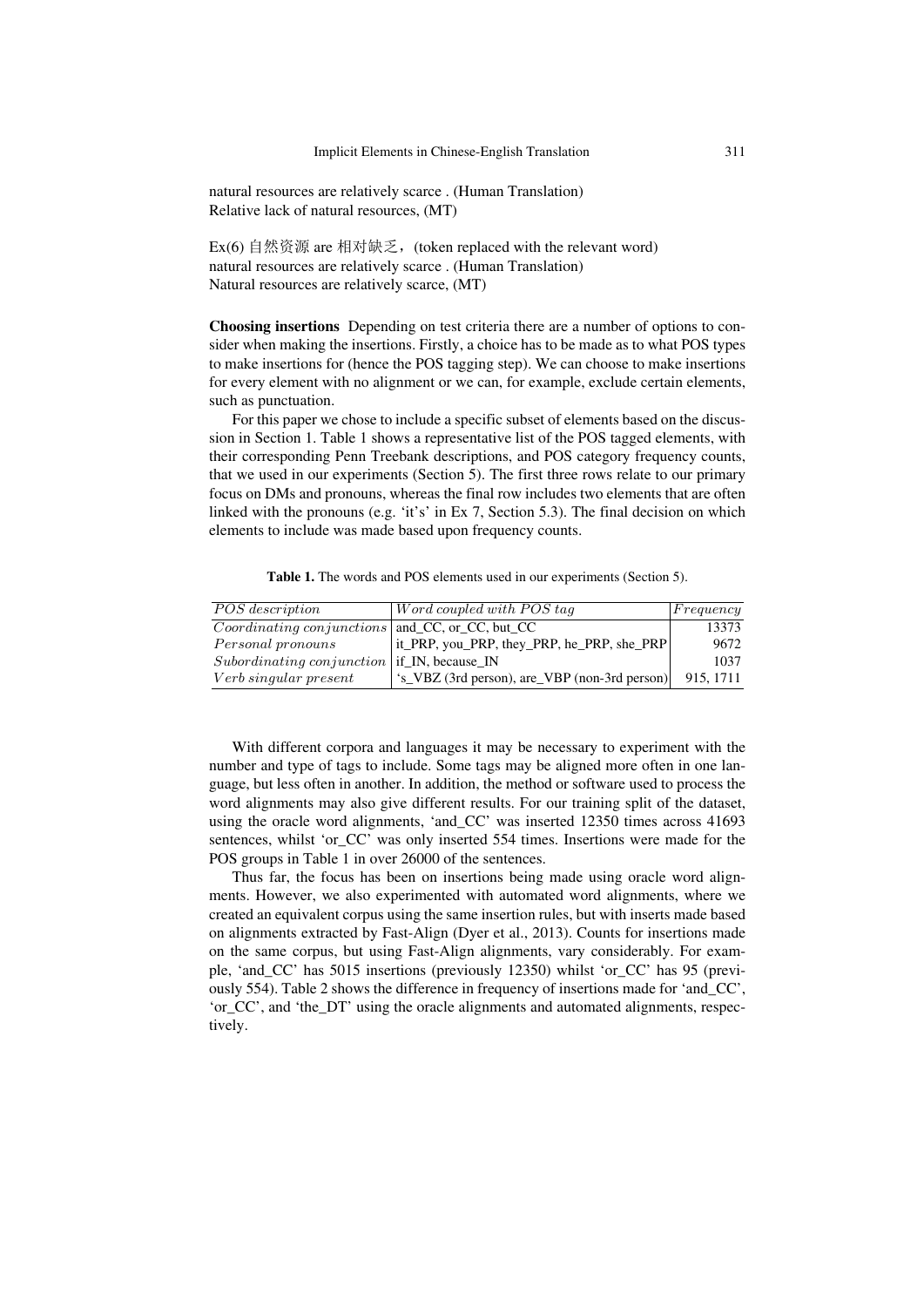Table 2. Highlighting the differences between insertions of words based on oracle and automated alignments.

| Word   | <i>Oracle alignments</i> | Automated alignments |
|--------|--------------------------|----------------------|
| and CC | 12350                    | 5015                 |
| or CC  | 554                      | 95                   |
| the DT | 1160                     | 33751                |

The word 'the\_DT' is included in Table 2 as an additional observation (to be explored in future work) because it does not have a direct equivalent in Chinese. In the GALE corpus 'the' is often merged with the noun it is restricting or modifying. For instance, '城市' ('city') is actually aligned to 'the city'. This method is formally applied to the function words: 'the', 'a', 'an', 'this', 'that' (Li et al., 2009).

Conversely, Fast-Align makes no such distinctions. As a result, when making insertions using the oracle alignments, insertions for 'the\_DT' were made 1160 times. When performing insertions on the same data, but using Fast-Align alignments, insertions for 'the\_DT' were made on 33751 occasions (roughly 29 times as many). This highlights yet another difficulty for automatic word alignment tools.

#### 4.2 A method to predict implicit elements

Section 4.1 showed that by using heuristics based on word alignments we can locate specific unaligned elements in a sentence. These methods cannot be used for unseen test data at translation time. Our ultimate aim is to use our data with insertions made using this method to train a classifier that predicts whether or not an insertion should occur after a word in a given Chinese sentence, without resorting to any information on the English side.

For our initial model we use CRFsuite (Okazaki, 2007) and our training set of 41693 sentences (annotated automatically with insertions) to build a prediction model, treating the problem as a sequence labelling task. The test set is made up of 1000 sentences (annotated in the same way for evaluation purposes) that do not appear in the training set. Individual sentences are converted into a sequence of tokens (one per line) and each is attached to its POS category and a label signalling whether it precedes an insert or not. As an example the first word from the sentence discussed in Section 4.1 would be placed into a file like so: \_ 自然 #NN #NN NON .

A template file is then used to describe each word with a number of features. For our initial experiments, the following simple features for each word in the sentence were extracted:

- the preceding two individual words and the following two individual words
- a bigram including the word itself and the word immediately to the left
- a bigram including the word itself and the word immediately to the right
- POS tags for the preceding two words and the following two words
- POS bigrams for the preceding two words through to the following two words
- POS trigrams for the preceding two words (and the word itself) through to the following two words (e.g.  $POS[-2]$  |  $POS[-1]$  |  $POS[0] = #DT$  |  $#LB$  |  $#NN$ ).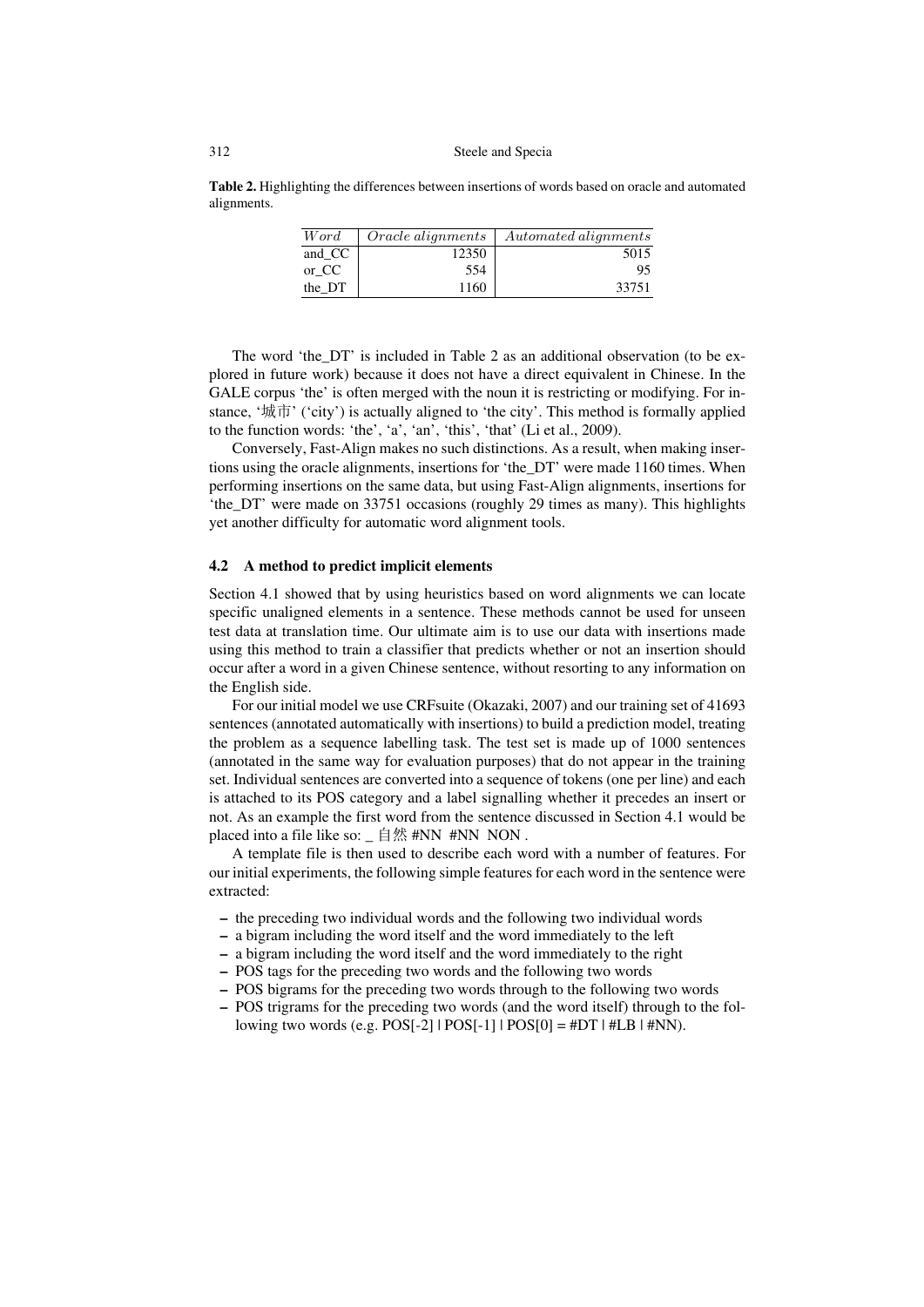The performance of the model is measured using precision and recall. For our test set that contains 598 insertions, our model labelled 123 (21%) elements as 'PRE' (preceding an insert), with a precision of 84%.

As these are early tests the results are promising, but our future work will need to address two main issues: Firstly, we are currently only predicting 21% of the implicit elements and it is anticipated that experimenting with feature extraction will yield better results. Secondly, we are currently only tagging whether a word precedes an implicit element or not (i.e. no distinction between words). We are not currently recovering any other specific, fine grained information.

However, experimentation has shown that even only having a single catch all place holder token (e.g.  $\langle \text{TOK}\rangle$ ) inserted into the data can still positively affect the alignment and decoding processes (Table 3, Section 5).

## 5 Experiments with SMT

In this section we present experiments using our corpora annotated as per Section 4 to build SMT systems. The overall aim is to compare SMT systems built and tested with raw parallel data against SMT systems where the source side of the corpus is annotated with place holder information. The corpus annotations are derived from either oracle or automated word alignments. Predicted annotations (Predicted\_Inserts) in the source of the test set are produced through a fully automated process, using a classifier trained on oracle alignments. This section also provides a number of examples highlighting how some translations have changed either for better or worse.

#### 5.1 Settings and methodology

Our SMT systems are built using the corpus described in Section 3. CDEC (Dyer et al., 2010) is used for rule extraction and decoding following the hierarchical phrase-based approach (Chiang, 2007) for Chinese-English translation. We use BLEU (Papineni et al., 2002) as the metric to evaluate the systems. For consistency, default parameters are used during different builds with the only change being the source of the word alignments.

We perform the same experiments twice, with two different splits of the corpus. For each experiment, the corpus is first randomly shuffled. The development and test sets (dev and tst in the table) are then created using the first 2000 sentences (1000 for each) in the shuffled corpus, while the training set is made up of the remaining 41693 sentences. For an oracle build, all sets (dev, tst, and training) include the human created alignments, whereas for the full automated build, Fast-Alignment (FA) alignments are used. Once the alignment points are added to the sets, each individual sentence has the format shown in Example 4 (Section 3.2).

Each experiment consists of five builds:

- Oracle: an SMT system built using oracle alignments (no insertions).
- Baseline\_FA: a baseline SMT system using Fast-Align (FA) (no insertions).
- Oracle+Inserts: an oracle SMT system with insertions made using heuristics based on oracle alignments.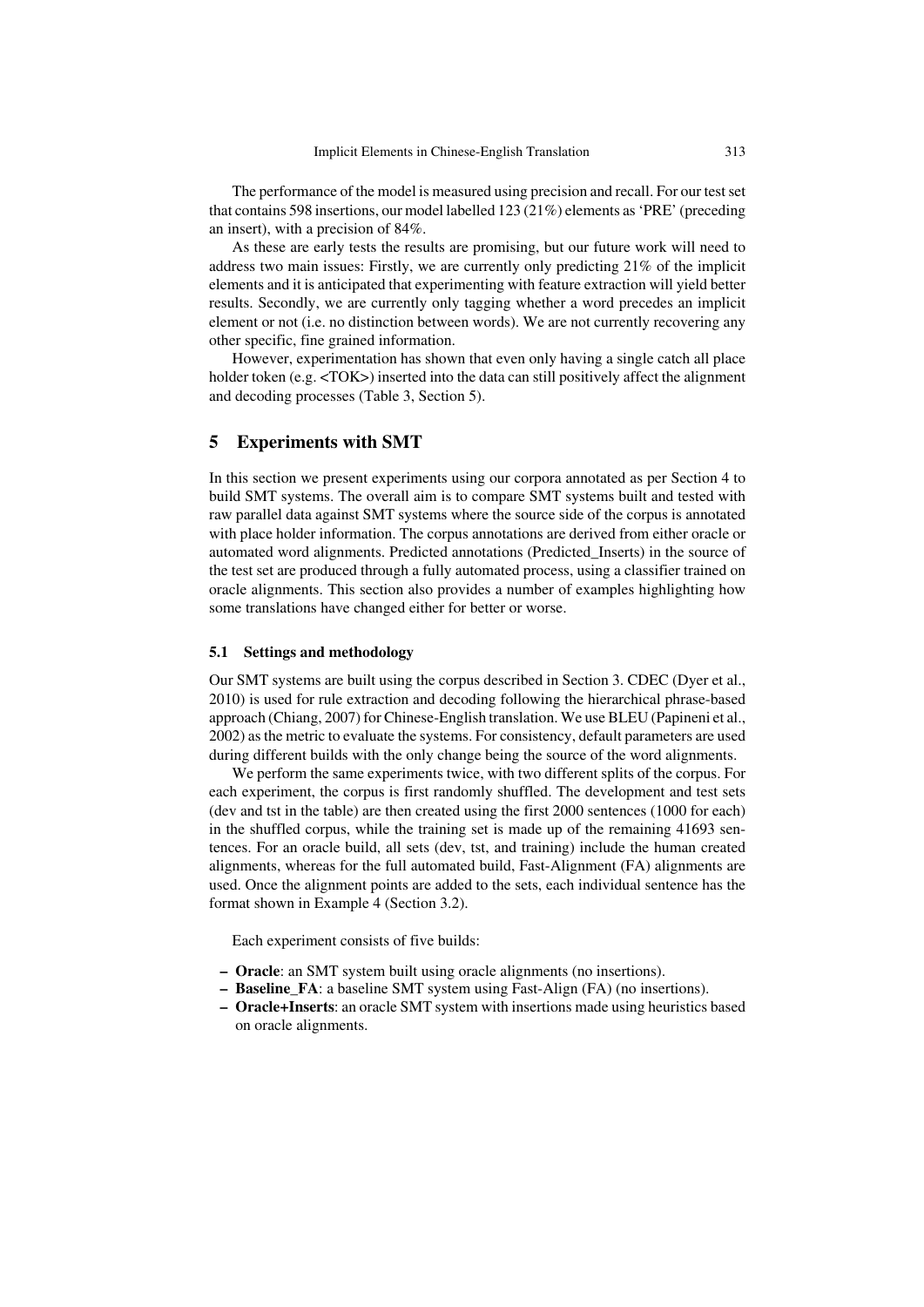- FA+Inserts: an automated SMT system with insertions made using heuristics based on Fast-Align alignments.
- Predicted\_Inserts: an SMT system with insertions made by a classifier using oracle alignments for training the classifier.

Two scores are produced for each of the five builds per experiment, one for the development set and one for the test set.

## 5.2 Results

Table 3 shows BLEU scores for the different experiments with the two different splits of the data. In all cases our experiments have shown that having insertions has a strong positive effect on the scores.

|             | (Experiment B)          |             |
|-------------|-------------------------|-------------|
| <i>BLEU</i> | Build Type              | <i>BLEU</i> |
| 17.81       | Oracle (dev)            | 18.54       |
| 18.34       | $Oracle(B)$ (tst)       | 18.59       |
| 16.59       | Baseline FA (dev)       | 17.16       |
| 16.76       | Baseline FA (tst)       | 17.02       |
| 18.62       | Oracle+Inserts (dev)    | 19.37       |
| 19.11       | Oracle+Inserts(tst)     | 19.38       |
| 17.80       | FA+Inserts (dev)        | 18.08       |
| 18.00       | FA+Inserts (tst)        | 18.40       |
| 16.95       | Predicted Inserts (dev) | 17.42       |
| 17.20       | Predicted Inserts (tst) | 17.41       |
|             |                         |             |

Table 3. Examples of the benchmark, baseline, and insertion scores.

As expected, out of all systems, the Oracle builds perform the best. However, the builds using inserts and Fast-Align (FA+Inserts) show a compelling improvement of up to 1.38 BLEU points over the baseline (Baseline\_FA) on the test sets. Similarly, the Oracle builds with inserts (Oracle+Inserts) show a convincing improvement over the plain Oracle builds. More noteworthy is the fact that modest but credible improvements of up to 0.44 are made with our fully automated builds (Predicted\_Inserts) over the baseline (Baseline\_FA).

#### 5.3 Going beyond BLEU scores

BLEU by itself does not give information about what improvements have been made and why, so here we provide some examples, taken from our translations, to show the changes. Upon manual inspection of our test translations we noted that a large negative factor was the abundance of out of vocabulary (OOV) words, a possible side effect of the limited sized corpus we used.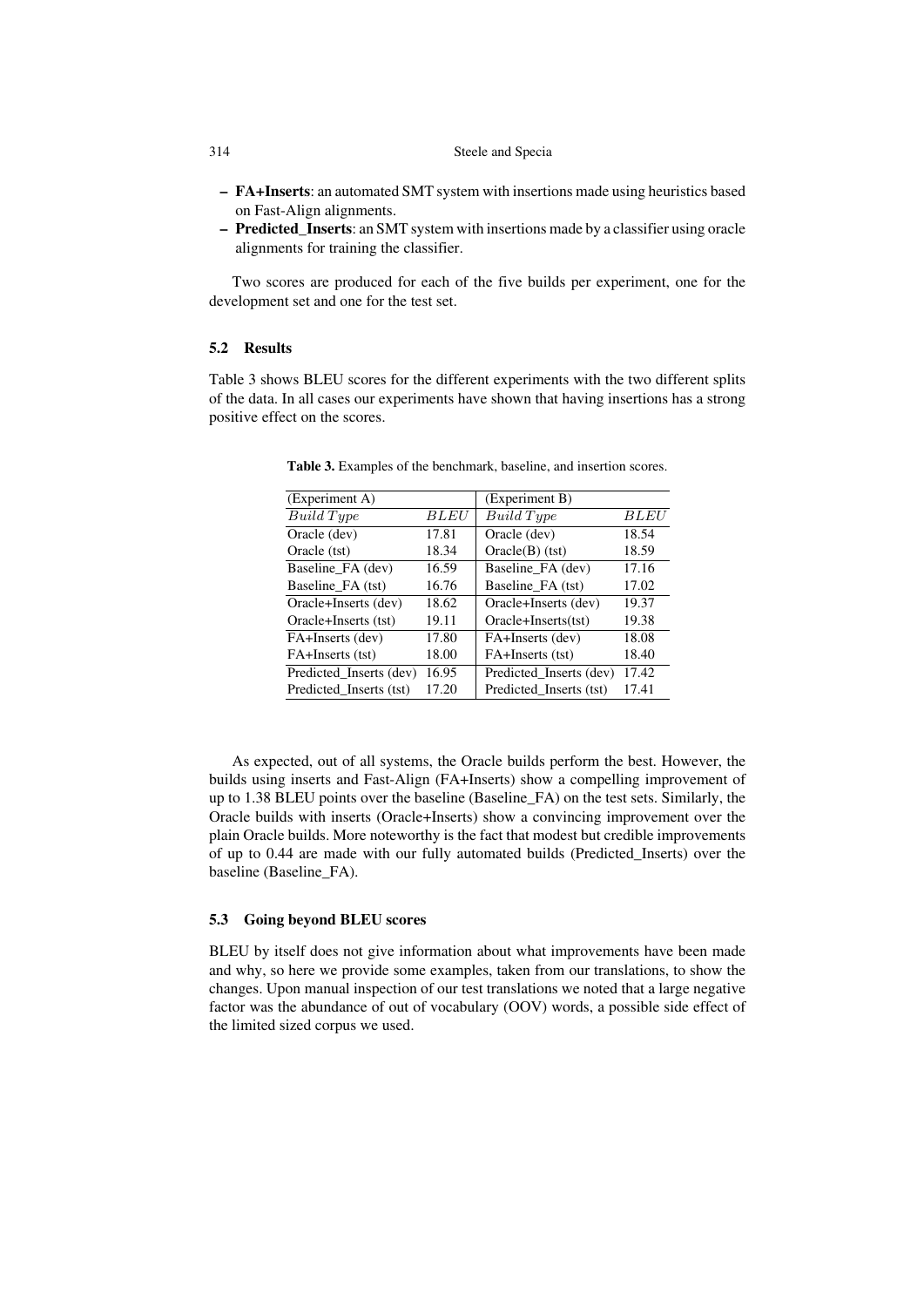Each of the following examples are taken from translations produced by our SMT systems built using inserts based on Fast-Align (FA+Inserts) and have four distinct parts: i) the original sentence (source and target); ii) the source with (automatic) insertions (if any) that appear in the sentence; iii) our (FA+Inserts) system translation (with inserts in the source data); iv) baseline translation (no inserts in the source data). In each case the ideal output is for item iii) to be a good coherent sentence that closely maps to the target sentence in item i) and is smoother than the baseline translation shown in item iv).

#### $Ex(7)$

- i 因为 便宜。||| because it 's cheap .
- ii 因为 it\_PRP 's\_VBZ 便宜。
- iii because it 's cheaper .
- iv because cheaper .

#### $Ex(8)$

- i 就说 这个 人 长得 像 猴子。||| say, this person looks like a monkey.
- ii No direct insertions made in this sentence
- iii that is to say this person looks like a monkey .
- iv that is to say , who looks like a monkey .

## $Ex(9)$

- i 这 次 会谈 主要 讨论 三 国 在 经贸 文化 等 领域 的 合作,没有 涉及 历史 问题。||| the meeting focused on the three nations ' cooperation in economy , trade and culture , and did not touch on any history problems .
- $i$ i 这 次 会谈 主要 讨论 三 国 在 经贸 and\_CC 文化 等 领域 的 合作, and\_CC 没 有 涉及 历史 问题。
- iii this meeting primarily discuss cooperation in the fields of economics and trade, culture, in the three countries , and there is no problem involved in history.
- iv talks this time will primarily discuss cooperation in areas such as economics and trade , culture , the three countries have on the issue of history .

#### $Ex(10)^9$

- i 后来 又 说 学生 会 人 太少, 没 精力。|| later he said the student association had no energy due to a shortage of hands .
- ii 后来 he\_PRP 又 说 学生 会 人 太少, 没 精力。
- iii later , he also said that the student association people . no , energy .
- iv later, people will also said that students  $\overline{\mathcal{R}}\mathcal{P}$ , i did n't energy.

#### $Ex(11)$

<sup>&</sup>lt;sup>9</sup> The original Chinese sentence in example 8 does not contain the phrase 'shortage of hands' but rather: 人 (people) 太少 (too few)... An MT system will therefore struggle to produce the actual phrase 'shortage of hands'.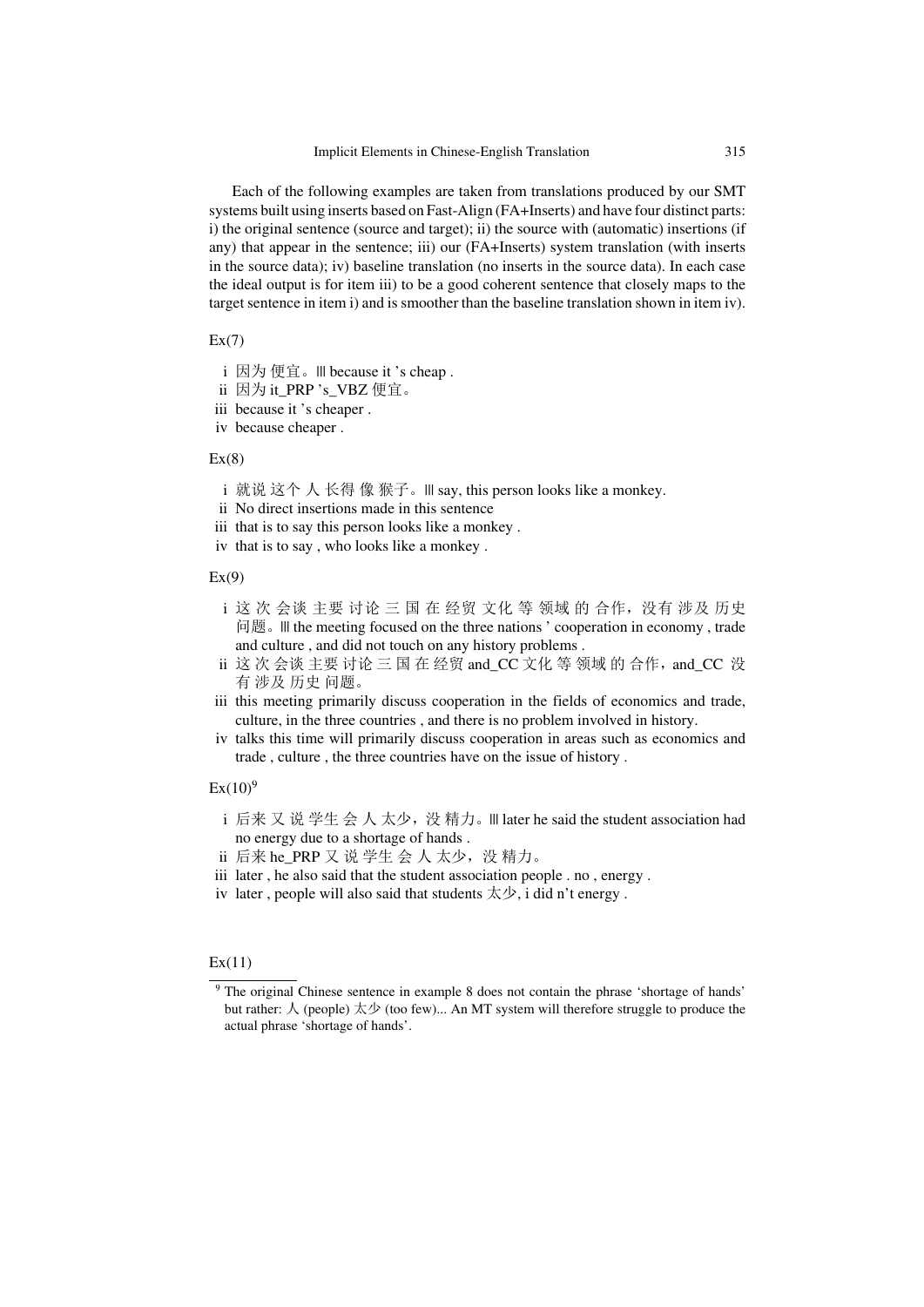- i 中朝 友谊 已经 成为 双方 共同 的 宝贵 财富。III the friendship between china and north korea has become a precious treasure for the two sides .
- ii 中朝 and\_CC 友谊 已经 成为 双方 共同 的 宝贵 财富。
- iii north korea and friendship has become the peoples of both sides together .
- iv the friendship between china and north korea has become a precious wealth of both sides together .

In examples 7-10 the sentences translated using data containing inserts are generally much better than the baseline translations. Having inserts appears to affect the overall alignment and decoding process (e.g. weights), so even those sentences without inserts within the actual sentence boundary itself (example 8) often still show improvements.

Occasionally, having inserts did not help. In example 11, the baseline translation is clearly better. The insert appears to cause degradation, which could be attributed to conflict with the character pair '中朝' ('zhōng cháo'). By itself '中朝' already has the meaning 'China and North Korea', but the way it is written here is akin to 'sino-DPRK (Democratic People's Republic of Korea)'. That is, the common forms of each country (中国 - China, 北朝鲜 - North Korea) have been truncated and used in a specific (less common) way, which already carries the 'and' information within. Essentially, our insertion of 'and\_CC', outside of this tight character pair, introduces extra complexity that is clearly difficult for the MT system to deal with.

## 6 Conclusions and future work

In this paper, we first presented an approach for locating and tagging implicit elements in a parallel aligned corpus. We applied this information to an insertion task that placed proxy tokens for implicit elements into the source data. The data was then used to train SMT systems that were stronger than our baselines.

The source data with the newly inserted elements was also used to train a binary classifier that ultimately was able to predict where implicit elements should occur on unseen data. The data was again used to train SMT systems and the results showed improvements over the baseline.

We faced a barrier with OOV words, which could perhaps be resolved by using a larger dataset. In addition, we observed a strong variance in how items such as function words are treated by oracle and automated alignments. Alignment software lacks the judgement factor of human translation and the gulf in the variance is something that needs to be addressed, or in the least, explored.

Future work will target improvements on our prediction method. We only experimented with a relatively simple set of features. We believe that improving the CRF template and using a wider array of pertinent features will significantly enhance the prediction model, particularly in terms of recall. This, in turn, should lead to further improvements in the quality of translations produced by our SMT systems.

## References

Bies, A., Ferguson, M., Katz, K., and MacIntyre, R. (1995). *Bracketing Guidelines for Treebank II Style*. Penn Treebank Project.